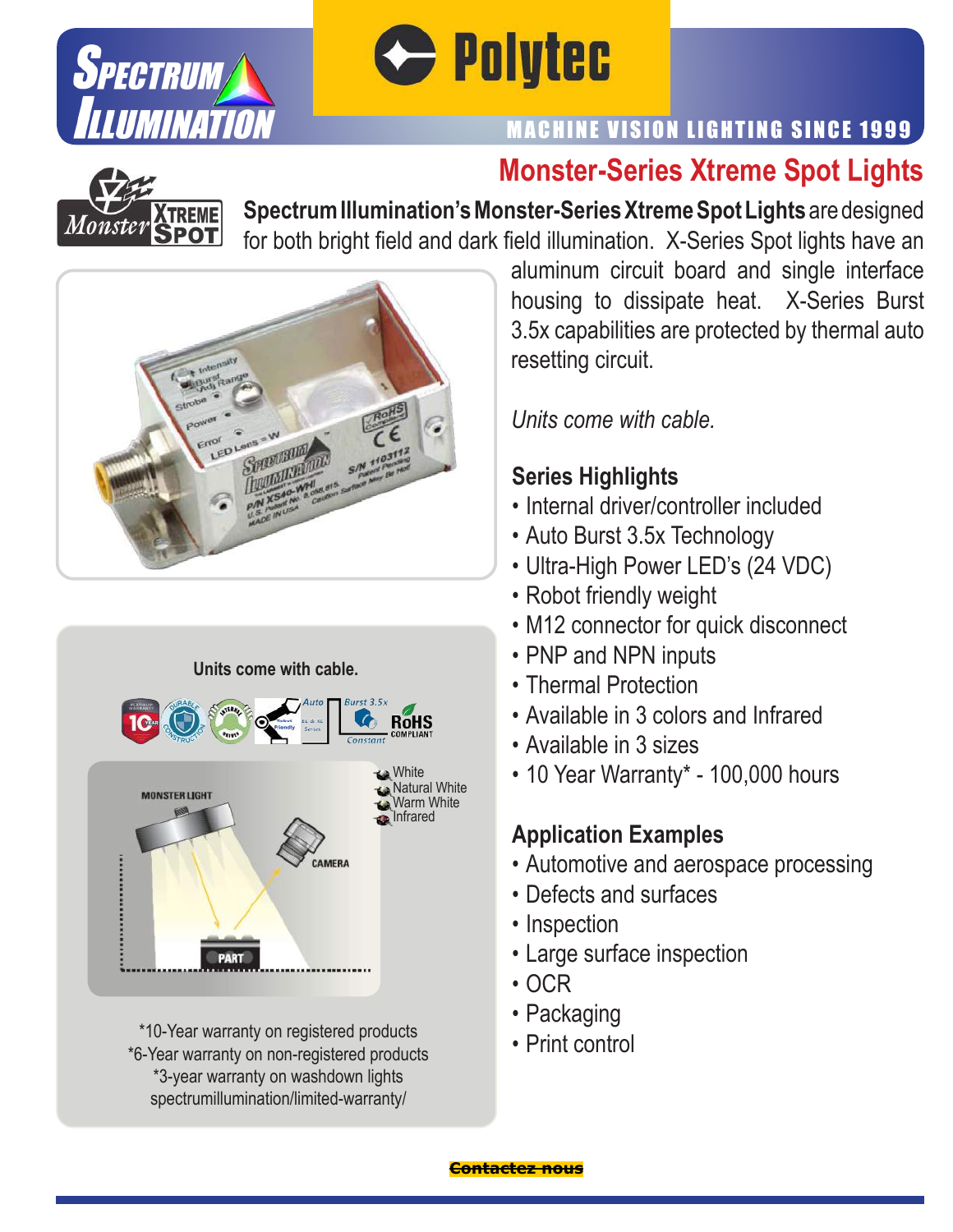



## **Monster-Series Spot Lights**



**Spectrum Illumination's Monster-Series Spot Lights** are designed for both bright field and dark field illumination. Spot lights are available for



#### **Units come with light, driver(s) / controller(s) and cable.**



\*10-Year warranty on registered products \*6-Year warranty on non-registered products \*3-year warranty on washdown lights spectrumillumination/limited-warranty/

washdown applications.

*Units come with light, driver(s) / controller(s) and cable.*

#### **Series Highlights**

- External driver/controller included
- HS (High Speed) Strobe Technology
- High Power LED's (24 VDC)
- DIN rail mount driver/controller
- M12 connector for quick disconnect
- Available in 8 colors, Ultra-Violet, and Infrared
- Available in 3 sizes
- 10 Year Warranty\* 100,000 hours

- Diffuse incident (front) lighting
- Food and Beverage
- High speed bottling and canning operations
- Inspection
- Measure translucency
- Pharmaceutical

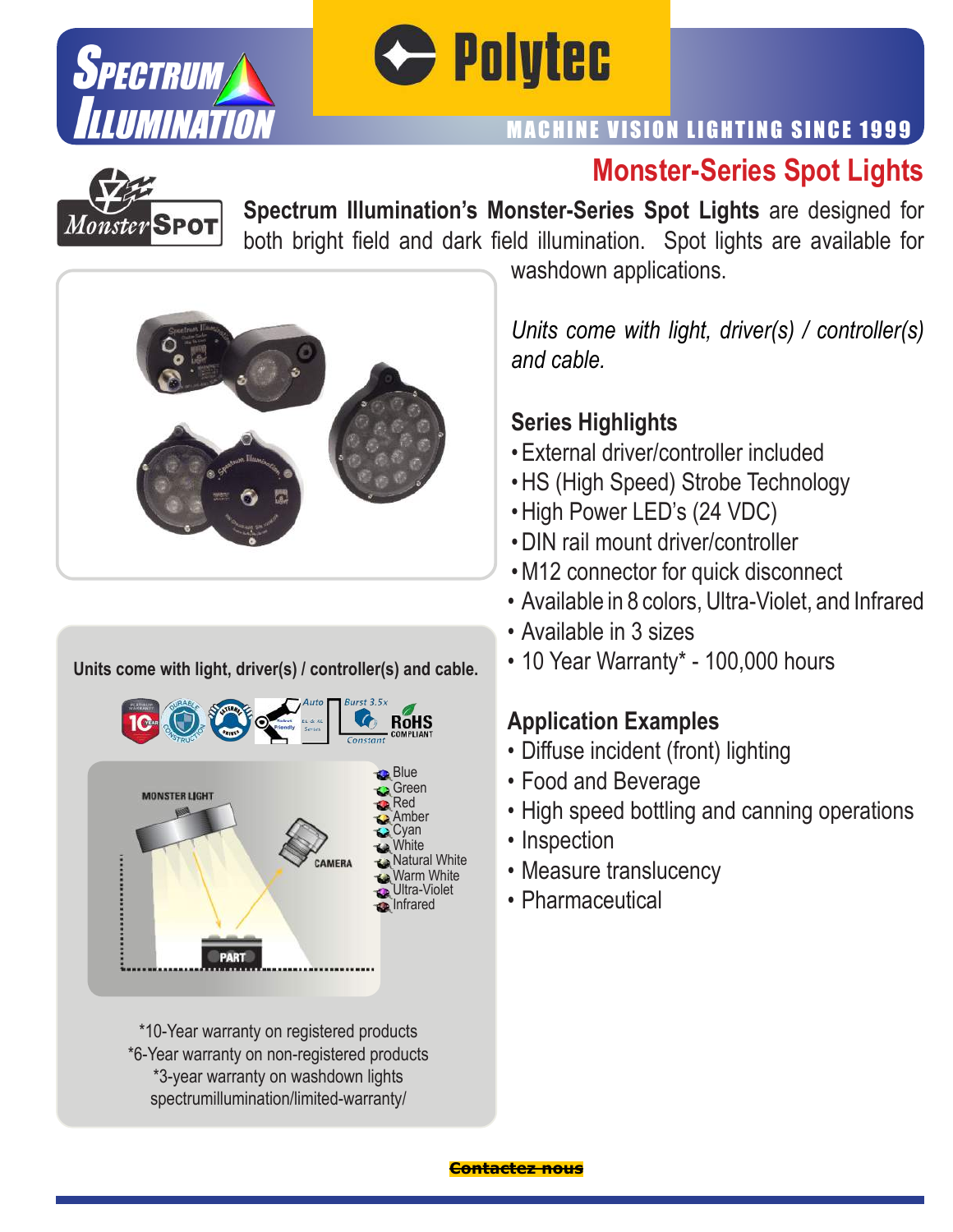



## **Monster-Series TriPod Lights**



**Spectrum Illumination's Monster-Series TriPod Lights** are designed for bright field and dark field illumination. TriPod Lights have an aluminum circuit







\*10-Year warranty on registered products \*6-Year warranty on non-registered products \*3-year warranty on washdown lights spectrumillumination/limited-warranty/

board and single interface housing to dissipate heat. TriPod Burst 2.4x capabilities.

*Units come with light assembly.*

#### **Series Highlights**

- Internal driver/controller included
- Auto Burst 2.4x Technology
- High Power LED's (24 VDC)
- Reconfigurable design
- 6 pin screw main connector
- 7 pin stackable PCB edge connector
- Available in 4 colors
- 10 Year Warranty\* 50,000 hours

- Automotive and aerospace processing
- Defects and surfaces
- Inspection
- Large surface inspection
- OCR
- Packaging
- Print control